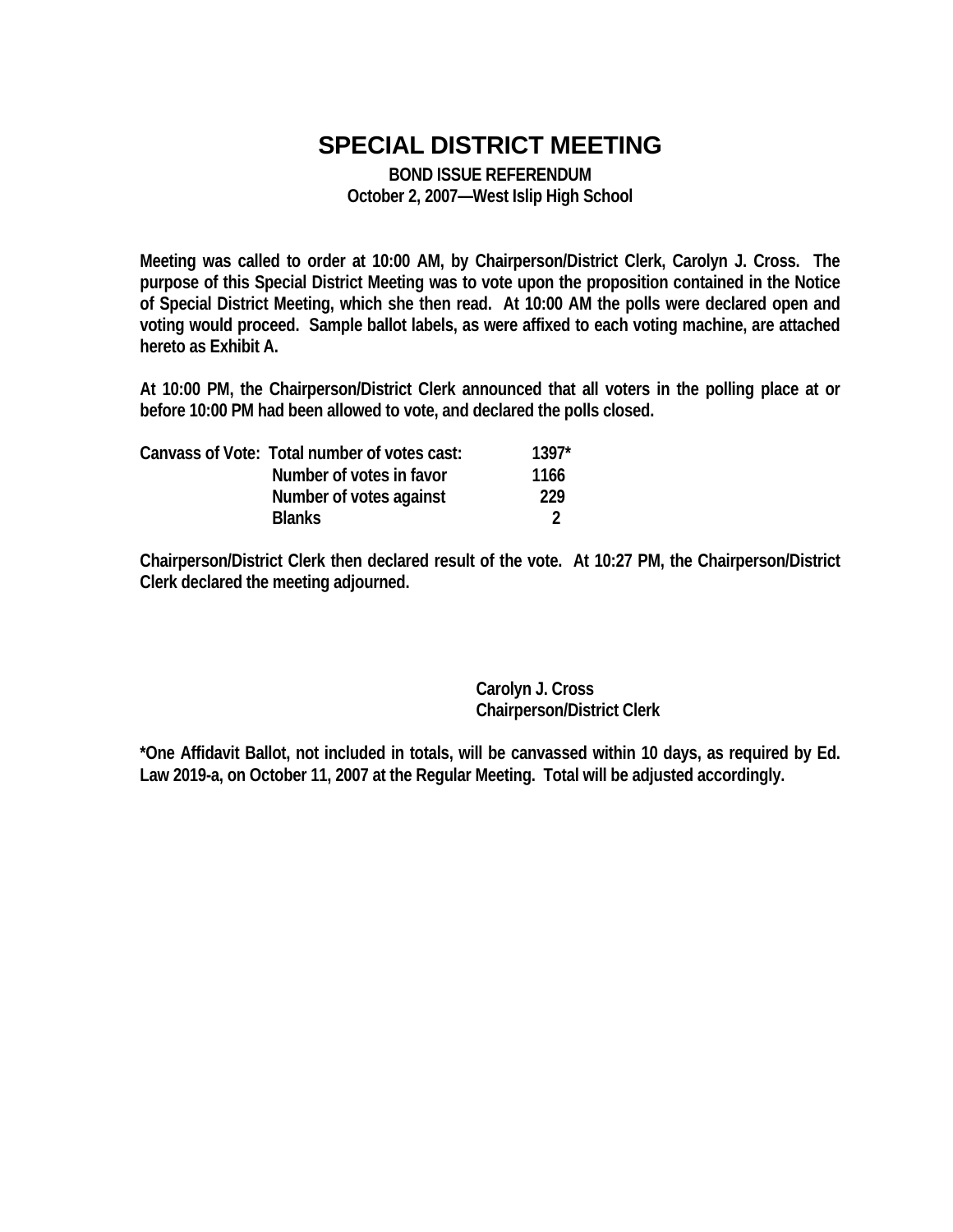### **REGULAR MEETING OF THE BOARD OF EDUCATION**

**October 11, 2007—High School Vice President Steve Gellar, Presiding** 

| <b>PRESENT:</b> | Mr. Gellar, Mrs. Bieselin, Mr. Bloom, Mrs. Heine, Mrs. LaRosa, |
|-----------------|----------------------------------------------------------------|
|                 | Mr. W. Smith                                                   |
| <b>ABSENT:</b>  | Mr. G. Smith                                                   |
| Administrators: | Dr. Blau, Mrs. Duffy, Mr. Stern, Mr. Zocchia                   |
| Attorney:       | Mr. Volz                                                       |

**The meeting was called to order at 8:05 p.m., followed by the Pledge. An Affidavit Ballot by Voter from the October 2nd Bond Issue Vote, was canvassed before the Board and public, and added to total vote for the Bond Issue Vote, October 2, 2007. Ballot was a "yes" vote. New total is 1167 Yes votes, 229 No votes, 2 blanks, for a revised total of 1398.** 

**"An Invitation to the Public" was held, with one resident speaking. Subject of concern has been recorded in the log.** 

**Motion was made by Mrs. Bieselin, seconded by Mrs. LaRosa and carried when all board members present voted in favor to approve the minutes of the Regular Meeting of September 11, 2007, and the minutes of the Special Meeting of September 19 and 25, 2007.** 

**In recognition of** *School Board Recognition Month***, Dr. Blau presented each board member with a certificate. Former board members, Barbara McAteer and Kevin Micucci, were also recognized for their years of dedication and service.** 

**Motion was made by Mrs. Bieselin, seconded by Mr. W. Smith and carried when all board members present voted in favor to approve TEACHING: CHILD BEARING LEAVE OF ABSENCE (paid): Christine Wittneben, Elementary Teacher, effective September 4, 2007 (Manetuck, Grade 2).** 

**Motion was made by Mrs. LaRosa, seconded by Mrs. Heine and carried when all board members present voted in favor to approve TEACHING: CHILD BEARING LEAVE OF ABSENCE (paid): Tracy Clark, Special Education Teacher, effective September 17, 2007 (Manetuck/Beach Street).** 

**Motion was made by Mrs. Heine, seconded by Mrs. LaRosa and carried when all board members present voted in favor to approve TEACHING: CHILD BEARING LEAVE OF ABSENCE (paid): Dina Altschuler, Science Teacher, effective October 1, 2007.** 

**Motion was made by Mrs. LaRosa, seconded by Mrs. Heine and carried when all board members present voted in favor to approve TEACHING: CHILD REARING LEAVE OF ABSENCE (unpaid) (Pursuant to FEMLA—12 weeks continuous medical coverage): Linda Marino, Art Teacher, effective October 1, 2007 to December 21, 2007 (H.S.; currently on Child Bearing LOA).**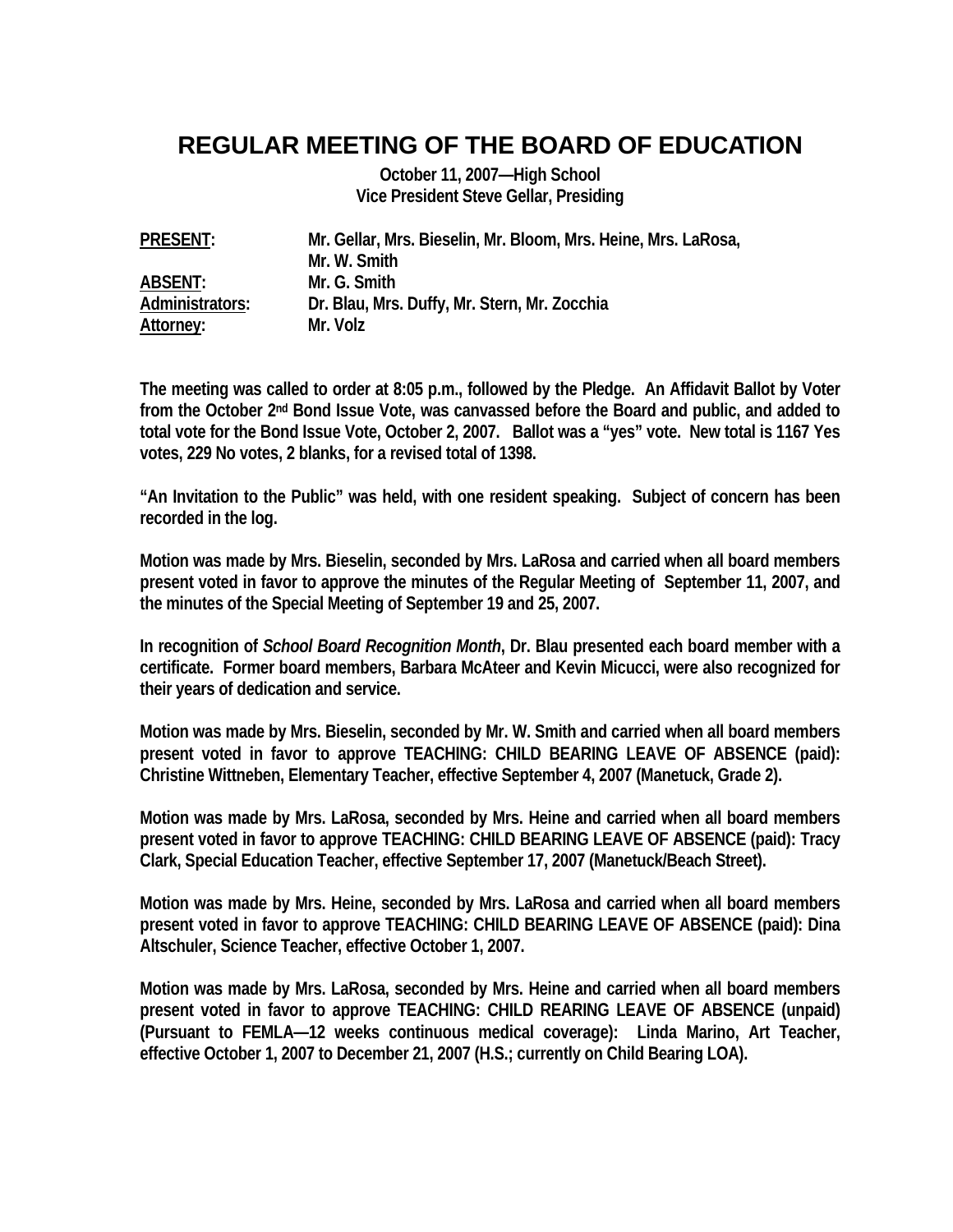**Page 2 Regular Meeting October 11, 2007** 

**Motion was made by Mrs. Heine, seconded by Mrs. LaRosa and carried when all board members present voted in favor to approve TEACHING: CHILD REARING LEAVE OF ABSENCE (unpaid) (Pursuant to FEMLA—12 weeks continuous medical coverage): Margaret Okurowski, Social Studies Teacher, effective October 1, 2007 to December 14, 2007 (Beach Street MS; currently on Child Bearing LOA).** 

**Motion was made by Mrs. Heine, seconded by Mrs. LaRosa and carried when all board members present voted in favor to approve TEACHING: CHILD REARING LEAVE OF ABSENCE (unpaid): Kristen Fawess, Elementary Teacher, effective September 17, 2007 to December 21, 2007 (PJ Bellew, Grade 5; currently on Child Bearing LOA).** 

**Motion was made by Mrs. LaRosa, seconded by Mrs. LaRosa and carried when all board members present voted in favor to approve TEACHING: LEAVE OF ABSENCE (unpaid) (Pursuant to FEMLA): Barbara Masone, Special Education Teacher, effective October 1, 2007 – reduced leave schedule (Bayview; .8 FTE).** 

**Motion was made by Mrs. LaRosa, seconded by Mrs. Heine and carried when all board members present voted in favor to approve TEACHING: REGULAR SUBSTITUTE APPOINTMENT: Brendan O'Connell, Social Worker, effective September 17, 2007 to June 30, 2008 (H.S., Step 14; replacing D. Morgan).** 

**Motion was made by Mrs. LaRosa, seconded by Mrs. Heine and carried when all board members present voted in favor to approve TEACHING: REGULAR SUBSTITUTE APPOINTMENT: Jessica DiPietro, English Teacher, effective October 5, 2007 to June 30, 2008 (H.S., Step 14; replacing E. Martins).** 

**Motion was made by Mrs. Bieselin, seconded by Mrs. LaRosa and carried when all board members present voted in favor to approve TEACHING: PART TIME APPOINTMENT (Grant Funded): Celia Gottlieb, Special Education Teacher, effective October 1, 2007 to June 30, 2008 (Bayview/PJB; Step 14; prorated at .6).** 

**Motion was made by Mrs. Heine, seconded by Mrs. LaRosa and carried when all board members present voted in favor to approve TEACHING ASSISTANTS: SUBSTITUTE TEACHING ASSISTANTS (\$85 per diem): \*Meghan Behan, effective October 2, 2007; Diana Blaising, effective October 2, 2007; Milissa Camberdella, effective September 27, 2007; \*Cathleen Cronin, effective October 5, 2007; \*Jennifer Delaney, effective September 26, 2007; \*Patricia DiMino, effective September 21, 2007; Susan Esteves, effective September 26, 2007; \*Meredith Flynn, effective October 2, 2007; Margaret Graham, effective October 2, 2007; \*Karen Harran, effective October 5, 2007; Donna Jeansonne, effective September 27, 2007; \*Eileen Magaraci, effective October 5, 2007; &Debra Ognibene, effective September 21, 2007; Gregory Schauer, effective September 27, 2007; \*Andrea Wright, effective September 26, 2007; Christina Zanone, effective September 26, 2007.** 

**\*Conditional Pending Fingerprint Clearance**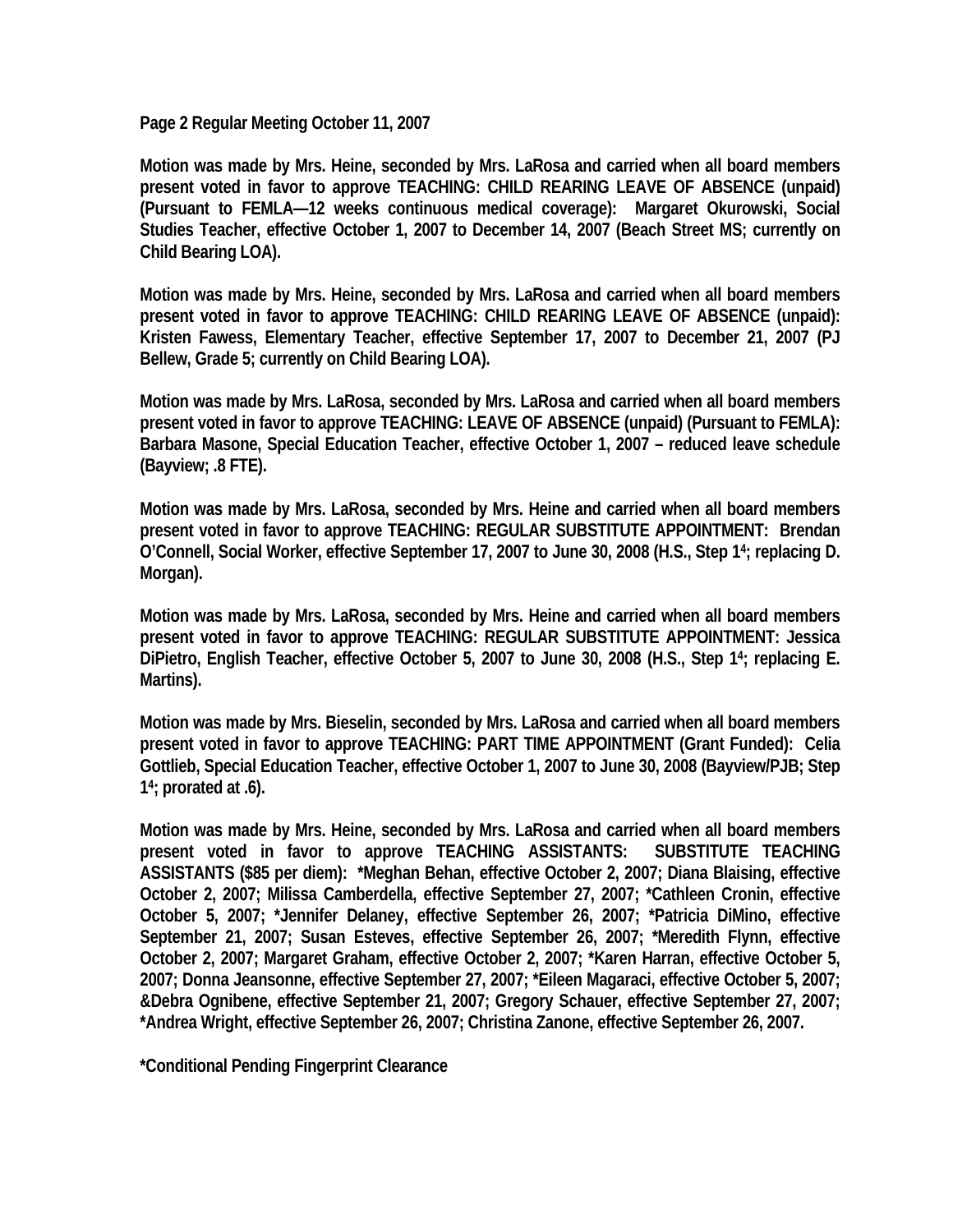**Page 3 Regular Meeting October 11, 2007** 

**Motion was made by Mrs. LaRosa, seconded by Mrs. Bieselin and carried when all board members present voted in favor to approve CLASSIFIED CIVIL SERVICE SUBSTITUTE CLERK TYPIST (\$11.00/hr): \*June Belyski, effective September 26, 2007; \*Sandy Bove, effective October 5, 2007; \*Lisa Chiarelli, effective September 21, 2007; \*Rosemary Corey, effective September 27, 2007; \*Cathleen Cronin, effective October 5, 2007; \*Jennifer Delaney, effective September 26, 2007; \*Fortunata DeMartino, effective September 21, 2007; \*Marie Fioravanti, effective October 5, 2007; \*Diane Garretson, effective October 5, 2007; \*Diane Greene, effective October 5, 2007; \*Eileen Magaraci, effective October 5, 2007; \*Diane McKeon, effective September 21, 2007; \*Claire McLoughlin, effective October 5, 2007; \*Kellie Neglia, effective September 21, 2007; \*Lisa Saake, effective September 21, 2007; \*Kimberly Schumann, effective October 5, 2007; \*Theresa Smith, effective September 26, 2007; \*Andrea Wright, effective September 26, 2007.** 

**Motion was made by Mrs. Bieselin, seconded by Mrs. Heine and carried when all board members present voted in favor to approve CLASSIFIED CIVIL SERVICE SUBSTITUTE CUSTODIAN (\$9.75/hr): \*Denise Tippin, effective September 26, 2007.** 

**Motion was made by Mrs. Bieselin, seconded by Mrs. LaRosa and carried when all board members present voted in favor to approve CLASSIFIED CIVIL SERVICE SUBSTITUTE FOOD SERVICE WORKERS (\$9.75/hr): \*Lorraine Roselli, effective October 3, 2007; \*Jacqueline Sarle, effective September 26, 2007; \*Colleen Whitney, effective October 3, 2007.** 

**Motion was made by Mrs. LaRosa, seconded by Mrs. Heine and carried when all board members present voted in favor to approve CLASSIFIED CIVIL SERVICE SUBSTITUTE NURSE (\$105 per diem): \*Maureen Calabrese, effective September 21, 2007; \*Audry Liciano, effective September 18, 2007; Maria McAllister, effective September 18, 2007; Barbara McIvor, effective September 18, 2007.** 

**Motion was made by Mrs. Bieselin, seconded by Mrs. LaRosa and carried when all board members present voted in favor to approve CLASSIFIED CIVIL SERVICE SUBSTITUTE TEACHER AIDE (\$9.75/hr): Lisa Baynon, effective September 18, 2007; \*June Belyski, effective September 26, 2007; \*Rosaria Carusillo, effective September 10, 2007; \*Lisa Chiarelli, effective September 21, 2007; \*Rosemarie Corey, effective September 27, 2007; \*Cathleen Cronin, effective October 5, 2007; \*Jennifer Delaney, effective September 26, 2007; \*Fortunata DeMartino, effective September 21, 2007; \*Patricia DiMino, effective September 21, 2007; \*Marie Fioravanti, effective October 5, 2007; \*Diane Greene, effective October 5, 2007; \*Karen Harran, effective October 5, 2007; \*Eileen Magaraci, effective October 5, 2007; \*Diane McKeon, effective September 21, 2007; \*Claire McLoughlin, effective October 5, 2007; \*Kellie Neglia, effective September 21, 2007; \*Debra Ognibene, effective September 21, 2007; Christine Prokos, effective September 21, 2007; \*Lisa Saake, effective September 21, 2007; \*Kim Santangelo, effective September 26, 2007; \*Jacqueline Sarle, effective October 12, 2007; \*Kimberly Schumann, effective October 5, 2007; \*Theresa Smith, effective September 26, 2007; Linda Thompson, effective September 26, 2007; \*Colleen Whitney, effective October 19, 2007; \*Andrea Wright, effective September 26, 2007.** 

**\*Conditional Pending Fingerprint Clearance**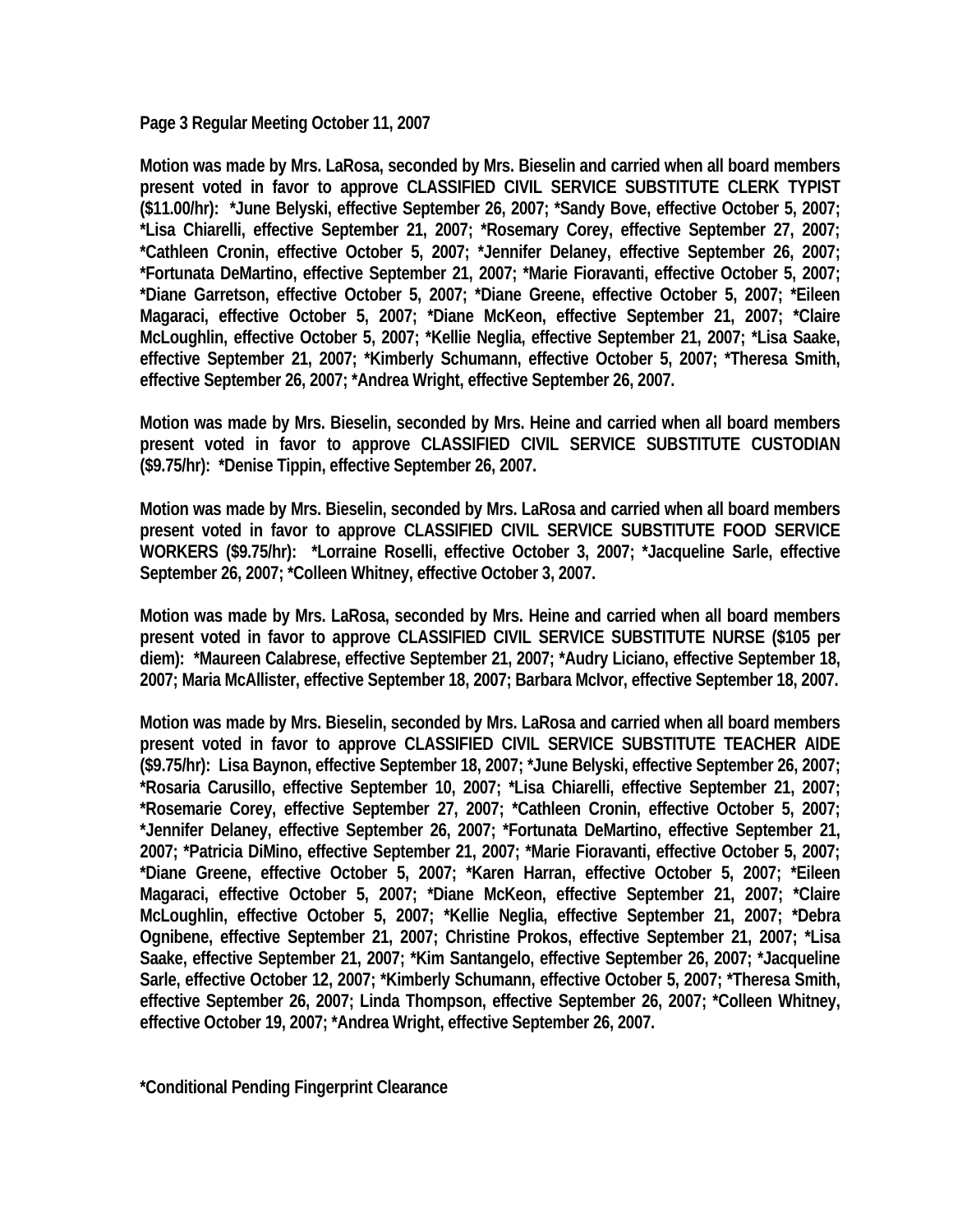**Page 4 Regular Meeting October 11, 2007** 

**Motion was made by Mrs. LaRosa, seconded by Mrs. Heine and carried when all board members present voted in favor to approve CLASSIFIED CIVIL SERVICE: PROBATIONARY APPOINTMENT: Rosaria Carusillo, Teacher Aide, effective September 18, 2007, Step 1, Paul J. Bellew, new position 1-hour aide, per IEP.** 

**Motion was made by Mrs. LaRosa, seconded by Mrs. Heine and carried when all board members present voted in favor to approve CLASSIFIED CIVIL SERVICE: PROBATIONARY APPOINTMENT: Kimberly Hirt, Cafeteria Aide, effective October 1, 2007, Step 1, Manetuck, replacing L. Cortigino, resigned.** 

**Motion was made by Mrs. Bieselin, seconded by Mrs. LaRosa and carried when all board members present voted in favor to approve CLASSIFIED CIVIL SERVICE: PROBATIONARY APPOINTMENT: Mary Howard, Cafeteria Aide, effective September 17, 2007, Step 1, PJ Bellew, replacing P. Vignola, now the library aide.** 

**Motion was made by Mrs. Heine, seconded by Mrs. LaRosa and carried when all board members present voted in favor to approve CLASSIFIED CIVIL SERVICE: PROBATIONARY APPOINTMENT: Charlotte Kirchoff, Full-Time Assistant Cook, effective October 2, 2007, Step 6, H.S., replacing M. Giua, resigned.** 

**Motion was made by Mrs. LaRosa, seconded by Mr. W. Smith and carried when all board members present voted in favor to approve CLASSIFIED CIVIL SERVICE: CHANGE IN STATUS: Barbara Susajlo, Teacher Aide, effective October 1, 2007, Step 7, Oquenock, change from 3-hour cafeteria aide to 6-hour special ed aide, replacing C. Koon, who is on 1 year leave.** 

**Motion was made by Mrs. LaRosa, seconded by Mrs. Bieselin and carried when all board members present voted in favor to approve CLASSIFIED CIVIL SERVICE: RESIGNATION: Sue Beck, Senior Account Clerk, effective October 8, 2007.** 

**Motion was made by Mrs. Bieselin, seconded by Mrs. LaRosa and carried when all board members present voted in favor to approve OTHER: SUBSTITUTE TEACHERS (\$105 per diem): \*Meghan Behan, effective October 2, 2007; Diana Blaising, effective October 2, 2007; Melissa Camberdella, effective September 27, 2007; \*Michael Cassidy, effective September 27, 2007; \*Jennifer Delaney, effective September 26, 2007; James Dewhirst, effective October 2, 2007; \*Patricia DiMino, effective September 21, 2007; Danielle Donlon, effective September 26, 2007; Susan Esteves, effective September 26, 2007; Shannon Farley, effective September 21, 2007; \* Meredith Flynn, effective October 2, 2007; Jennifer Grasso-Moise, effective September 27, 2007; Donna Jeansonne, effective September 27, 2007; Jeremy Johnson, effective October 2, 2007; Deborah LaManna, effective October 2, 2007; Carly Lamson, effective October 2, 2007; Catherine Lang, effective September 18, 2007; Elizabeth McLoughlin, effective September 27, 2007; Cassandra Mercurio, effective October 2, 2007; Jennifer Moore, effective October 2, 2007; Edward Murray, effective September 26, 2007; \*Crystal Pace, effective September 27, 2007; Anthony Perez, effective October 5, 2007; Greg Schauer, effective September 27, 2007; Daniel Stratton, effective September 27, 2007; Christine Van Essendelft, effective September 27, 2007; Elzbieta Wnetrzak, effective October 2, 2007; Christina Zanone, effective September 26, 2007.**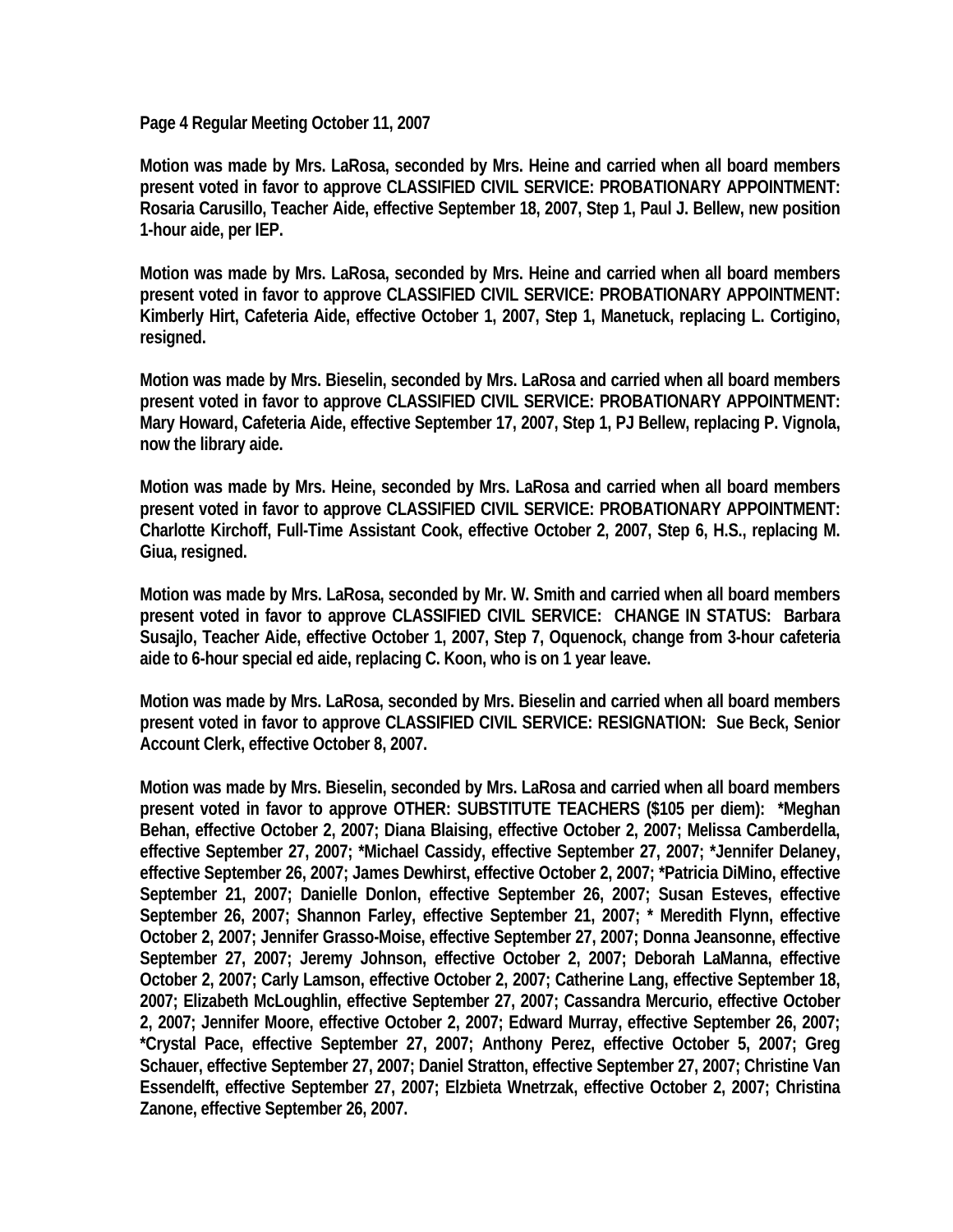#### **Page 5 Regular Meeting October 11, 2007**

**Motion was made by Mrs. Heine, seconded by Mrs. LaRosa and carried when all board members present voted in favor to approve OTHER: MENTOR PROGRAM 2007-08: Mentors (\$1,000 Stipend): Michelle Martin (Karen Isaksen-Taylor, Music, Bay/Man/West); Kathleen Ryan (Jessica Schwartz, Special Education, Udall Road); Helene Dellas-Dibona (Brendan O'Connell, Social Worker, H.S.).** 

**Motion was made by Mrs. Heine, seconded by Mrs. Bieselin and carried when all board members present voted in favor to approve OTHER: MENTOR PROGRAM: DISCONTINUE MENTOR STIPEND, effective September 24, 2007: Karen Desz (Lauren Knyper, Elementary, Westbrook); Kathy Galati (Alissa Thorman, Special Education, Captree/Bayview).** 

**Motion was made by Mrs. Bieselin, seconded by Mrs. Heine and carried when all board members present voted in favor to approve OTHER: ADVISORS/CLUBS 2007-08 SCHOOL YEAR:** 

**High School: James Krais, Drama Coordinator; Timothy Van Wyen, Sets Director (all productions); Maria Meyer, Costume Director (all productions); Nicole Delaney, Director—Children's Theater; Jennifer Gaylor, Director – Senior Play; David Kaufman, Director – Spring Play; Jennifer Gaylor and David Kaufman, Directors, Musical Play; Sal Fiore, Music Director – Musical Production; David Kaufman, Pit Director; Sal Fiore, Coordinator One Act Plays; James Krais, Director – Marching/Pep Band; David Kaufman, Asst. Director – Marching/Pep Band; james Krais, Director – Jazz Ensemble; David Kaufman, Jazz Lab; David Kaufman, All District Jazz; James Krais, Director – Flag Team; David Gershfeld, Literary Magazine; Maria Meyer, Kimberly Peters, and Elizabeth Walsh-Bulger, Newspaper; Sabrina Donato and Maria Meyer, Yearbook; Linda Condreras, Photographer: Newspaper/Yearbook; Nicole Cifelli, Senior Class Advisor; Kristine Villing, Senior Class Advisor; Ann Barry, Junior Class Advisor; Erica Gross, Junior Class Advisor; Nancy Hedemark, Sophomore Class Advisor; Merritt Monck-Rowley, Sophomore Class Advisor; Noreen Mathews, Freshman Class Advisor; Kevin Murphy, Freshman Class Advisor; Stephen Lenowicz, Student Senate; Norman Wingert, Student Senate; Jessica Picone, national Honor Society; James Como, Mathletes; Melissa Kennedy, Mathletes; Craig Michel, Mathletes; John Sparacio, AV Club Director; Kevin Murphy, Academic Decathlon (Brainstormers); Michelle Falco, Academic Decathlon (Jr. Brainstormers); Victoria Newell, Extra-Curricular Treasurer; Patricia Morgigno, School Store; Victoria Newell, Forensics Competition; Mary Kroll, Research Program; Sabrina Donato, Art Club; Dawn Morgan, Business & Marketing Honor Society; Salvatore Fiore, Cantata Club; Diana Saadat, Distributive Education Club of America; Thomas Vitti, Earth Club; Melissa Russett, Virginia Scudder, English Honor Society; Charles Mascaro, Federal Reserve Challenge; Peter McAllister, Federal Reserve Challenge; Athena Born, Foreign Language Honor Society; Patricia Portnoy, Future Business Leaders Club; Thomas Vitti, Gay-Straight Alliance; JoAnn Posnanski, Library Club; David Kaufman, Music Club; Judith Hayes, Orchestra Club; Nancy Silvestrini, S.A.D.D.; David Kaufman, Tri-M Music Honor Society. Beach Street Middle School: Jesse Fawess and Any Wheeler-Stein, Drama Director; Jesse Fawess, Sets Director; Amy Wheeler-Stein, Costume Director; Melissa Prieto, Music Director; Jesse Fawess, Literary Magazine; Maura Maynard, Newspaper; Donna Palminteri, Yearbook; Mitchel Luquer, Photographer, Geraldine Frain, Student Council; Kim Price, Student Council; Mitchel Luquer and Claudia Ramey, National Jr. Honor Society; Lisa Braat, Mathletes; Jeannine Conaghan, Mathletes; Geraldine Frain, AV Club Director; Denise Cain, School Store; Thomas Larsen, LEGO League; James Stidd, LEGO League; Renee Avelli, Science Olympiad; Lynn Larsen, Science Olympiad; Thomas Larsen, Science Olympiad; John Ruggiero, Science Olympiad; Deborah Harris, Home & Careers Club; Patricia Fauvell,**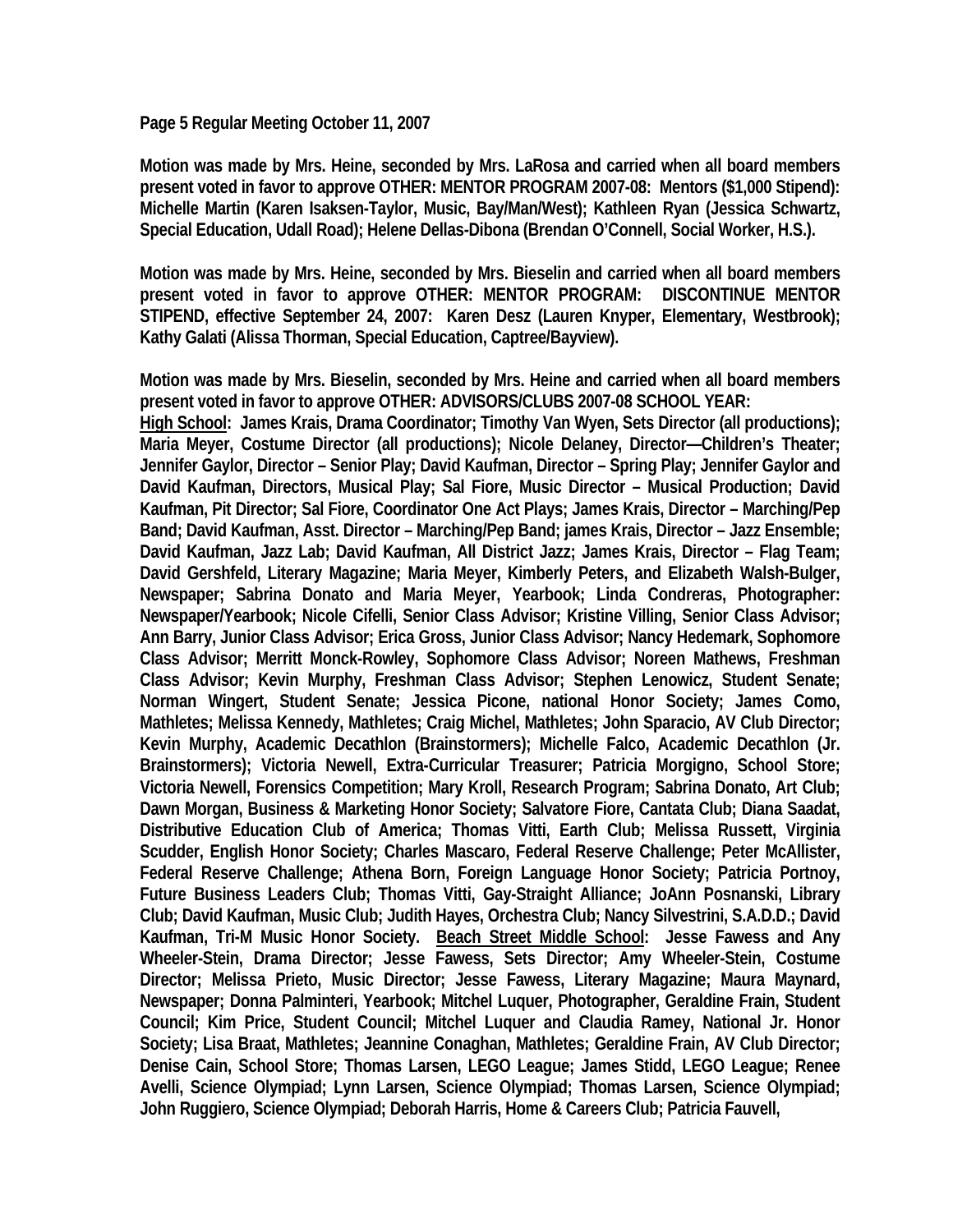**Page 6 Regular Meeting October 11, 2007** 

 **Homework Help Club; Denise Ciangetti, Friends of Rachel Club; Denise Radesky, Health Awareness Club; Mitchel Luquer, Peer Mediation; Mitchel Luquer, Peer Tutoring 7th Grade; Claudia Ramey, Peer Tutoring 8th Grade; Maria Simeone, World Languages Club.** 

**Udall Road Middle School: Kimberly Crouch, Drama Director; Elaine Herman, Drama Director; Gregory Ziems, Sets Director; Margaret Garbarino, Costume Director; William Eidenback, Music Director; Jaymee Gagliardi and Jeanette Merola-Tamargo, Yearbook; Dina Barone, G.O.; Elyse Patti, G.O.; Edward McNamara, National Jr. Honor Society; Beth Crimi, Mathletes; Christina Hagius, Mathletes; Michael Gural, LEGO League; Michael Taranto, LEGO League; Judi Gardner, Home & Careers Club; Nicole Cagno-Angerame, Horticulture Club; Dina Barone, Udall 6th Grade Activities; Elyse Patti, Udall 7/8 Grade Activities; Mark Wasserman, Unplugged. Bayview: Ann McGrath, Computer Room; Linda Flandina and Judith Warren, Homework Club; Abbie Brodtman and Jennifer Szewczyk, Multi-Culture Club; Jennifer Calvano and Maureen Murphy, School Store.** 

**Captree: Timothy Van Wyen, Art Club; Susan Burkart and Patti Chieffo, Game Club; Justin DeMaio, Mary Robertson and Frank Sblendorio, Gardening Club; Mary Robertson, Geography Bee; Justin DeMaio, School Safety. Manetuck: Thomas McGunnigle, Art Club 4th Grade; Thomas McGunnigle, Art Club 5th Grade; Kevin McLoughlin, Chess Club; Kerri Ierardi and Susan Marullo, Community Service Club; Josephine Armetta, Computer Club; Karen Busch and Daria Solano, Garden Club; Karen Busch, Stamp Club. Oquenock: David Haas, CORPS Club; Jean Cahill, Drama Club; Elizabeth Eidenback, Drama Club; Patricia Heaton, Geography Club. Paul J. Bellew: Christine Maniscalco and Elisabeth Zamarelli, Battle of the Books; Dianna Grancagnolo and Greg Schmalenberger, Bellew Shares and Cares; Kristin Grossi, Geography Club; Amanda Harvey, Homework Club Grades K, 1 & 2; Jeremy Garritano, Homework Club Grades 3, 4, 5; Mary Stewart, Scrabble Club; Theresa Robertson, Yearbook Club. Westbrook: Kathleen Finn, Building Drama Director; Lisa Murphy, Building Drama Director; Marissa Anselmo, AAA Safety Patrol; Jill Culver, Art Club; MaryJane McGrath, Computer Club; Deborah Colvell and Kevin Lewis, Fitness Club; Staci Ansbach, School Store.** 

**Motion was made by Mrs. Heine, seconded by Mrs. Bieselin and carried when all board members present voted in favor to approve OTHER: COMBINED MUSIC: Salvatore Fiore, Combined Elementary Chorus; James Krais, Combined Elementary Band; Judith Hayes, Combined Elementary Orchestra.** 

**Motion was made by Mrs. Heine, seconded by Mrs. Bieselin and carried when all board members present voted in favor to approve OTHER: CONCERT MANAGERS 2007-08 SCHOOL YEAR: Salvatore Fiore, High School (\$2,825 stipend); Arthur Machowicz, Beach Street Middle School (\$650 stipend); William Eidenback, Udall Road Middle School (\$650 stipend).** 

**Motion was made by Mrs. Heine, seconded by Mrs. LaRosa and carried when all board members present voted in favor to approve OTHER: AUDITORIUM TECHNICIANS 2007-08 SCHOOL YEAR (School functions - \$75 per event; Rental Functions - \$50 per hour): Salvatore Fiore, High School; James Krais, High School; David Kaufman, High School; Jerry Mangone, High School; John Simeone, Beach Street Middle School; John Kennedy, Beach Street Middle School; William Eidenback, Udall Road Middle School; Michael Gural, Udall Road Middle School; Melissa Prieto, Udall Road Middle School.**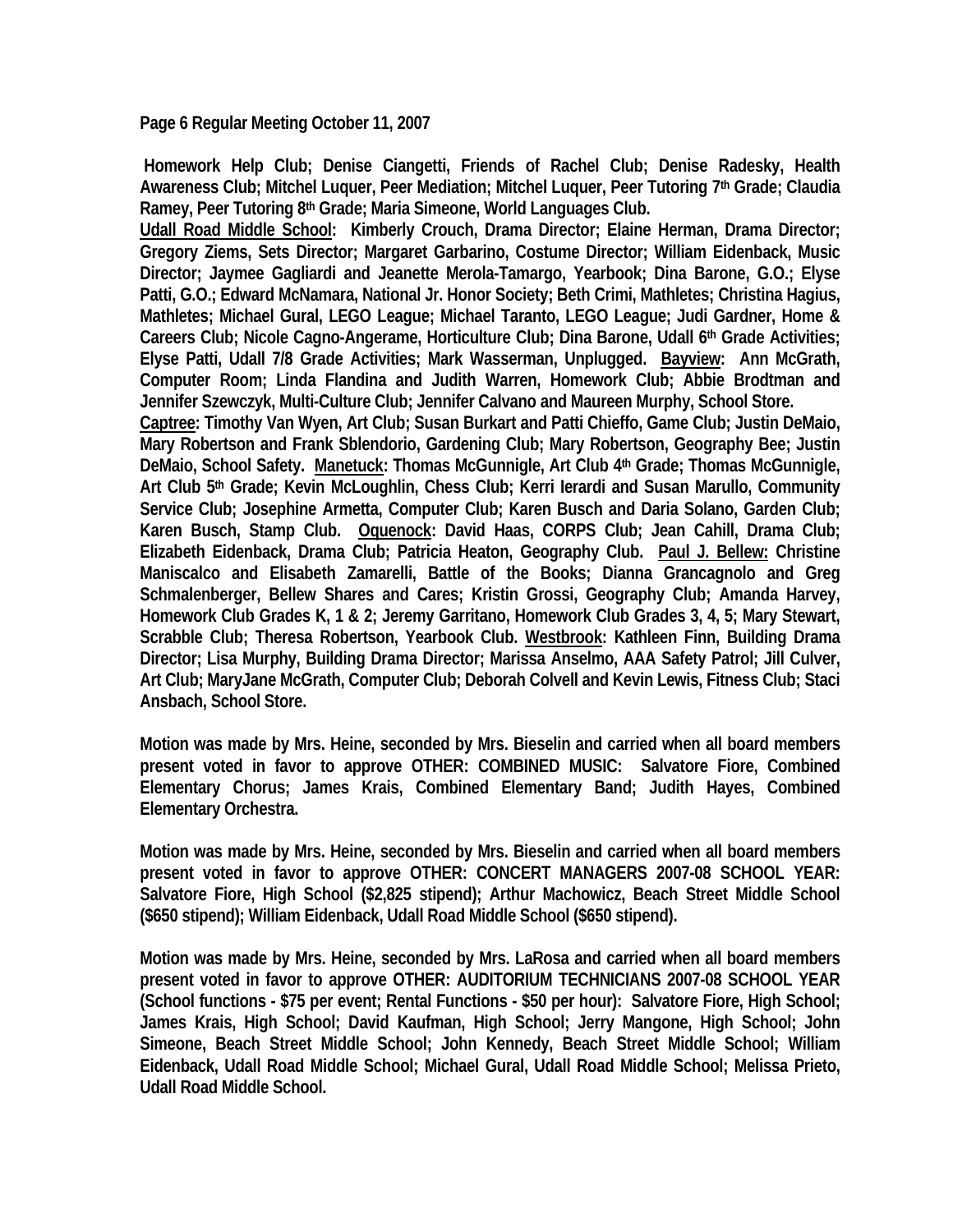**Page 7 Regular Meeting October 11, 2007** 

**CURRICULUM UPDATE: Mr. Stern reported on Advanced Placement results. Sixty-three students have earned the designation of AP Scholar by the College Board in recognition of their exceptional achievement on the college-level Advanced Placement Program exams. Mr. Stern also reported on status of computers: all computers have been delivered, and are in elementary schools and labs next week; Mac lab at the high school is complete.** 

**REPORT OF BOARD COMMITTEES: Mrs. Heine reported on Finance Committee meeting of 10/9. There is a change in the schedule for the Finance and Building & Grounds meetings for February and May. Meetings are changed to February 12 and May 13, 2008. Mrs. LaRosa reported on the Policy Committee that met on 10/3. A First Reading was held this evening, and copies were available to the public, for the following: Smoking/Tobacco Use – Policy 5640 (revised); Class Ranking/Weighting of Grades – Policy 7218 (revised); Code of Ethics for All District Personnel – Policy 6110 (revised); Child Abuse in a Domestic Setting – Policy 7531 (new); Accounting of funds – Policy 5510 (revised); Budget Transfers – Policy 5330 (revised); Accounting of Fixed Assets – Policy 5621 (revised); Petty Cash and Cash in School Buildings – Policy 5530 (revised); Appointment/Duties of the Internal Claims Auditor – Policy 1334 (revised); Computers and Communication – Policy 6471 (new); Computer Resources and Data Management – Policy 5671 (new). Mrs. Bieselin reported on School Board/Student Liaison Committee meetings held on 10/10 and 10/11. Mr. W. Smith reported on Public Relations Committee that met tonight. Mrs. LaRosa reported on Committee on Special Education/Preschool Special Education recommendations, re: classification/placement/I.E.P. modifications of students as delineated: CPSE ID#: 6170, 6432, 6288, 6444, 6441, 6442; CSE ID#: 6020, 6369, 6248, 100666, 0003, 2297, 6148, 22612, 5483, 4917. The Health and Wellness Committee did not meet.** 

**The Treasurer's Report for August was presented. Beginning balance was \$12,702,282.94 and ending balance was \$10,326,320.80.** 

**Motion was made by Mrs. Heine, seconded by Mrs. Bieselin and carried when all board members present voted in favor to approve budget transfers, as recommended by Finance Committee.** 

**Motion was made by Mrs. Heine, seconded by Mrs. Bieselin and carried when all board members present voted in favor to approve bid for Refrigeration Repair and Service. Bid was awarded to Long Island Equipment Service, Inc. with an estimated cost of labor of \$14,118.** 

**Motion was made by Mrs. Bieselin, seconded by Mrs. Heine and carried when all board members present voted in favor to approve bid for Boiler and Breeching Cleaning. Bid was awarded to Cunningham Duct Cleaning Co., Inc. with a yearly base contract price of \$9,240.** 

**Motion was made by Mrs. Bieselin, seconded by Mrs. Heine and carried when all board members present voted in favor to approve the following donations, with thanks: Target – H.S. \$1,350.65 and PTA – Community Presentation, "Youth Trends" - \$660.00.**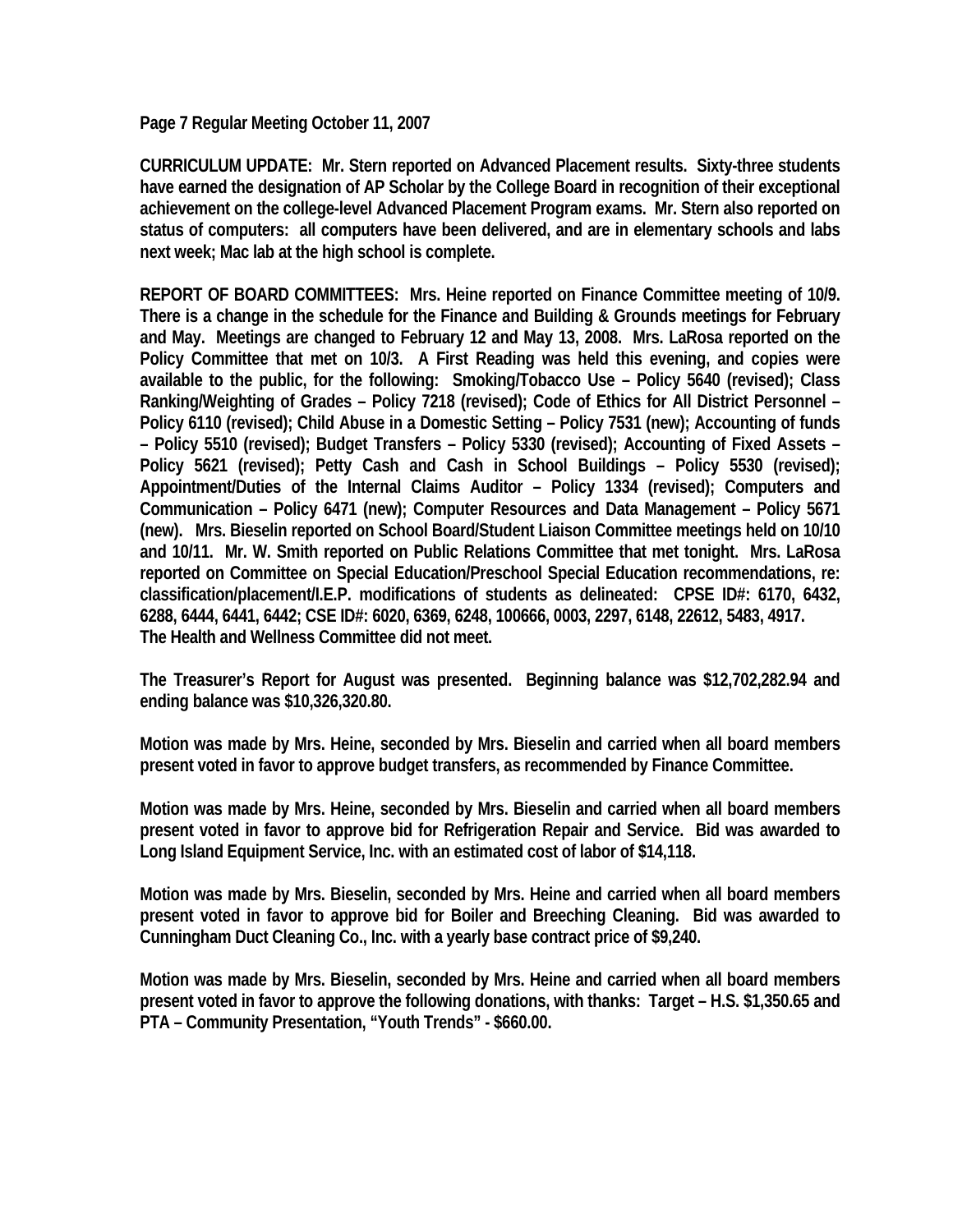**Page 8 Regular Meeting October 11, 2007** 

**Motion was made by Mrs. Bieselin, seconded by Mrs. LaRosa and carried when all board members present voted, on roll call vote, to accept and ratify the bond resolution results: 1167 yes votes, 229 no votes. Roll call vote: Mr. G. Smith, absent; Mr. Gellar, yes; Mrs. Bieselin, yes; Mr. Bloom, yes; Mrs. Heine, yes; Mrs. LaRosa, yes; Mr. W. Smith, yes.** 

**Motion was made by Mrs. LaRosa, seconded by Mrs. Bieselin to approve Bond Resolution to borrow up to 18,350,000. After a discussion led by Mrs. Heine, motion was made by Mrs. Bieselin,**  seconded by Mrs. Heine and carried when all board members present voted in favor to *table* **approval of resolution until bond counsel could be consulted.** 

**Motion was made by Mrs. Heine, seconded by Mrs. Bieselin and carried when all board members present voted in favor to reject bid for bleachers, and to re-advertise.** 

**PRESIDENT'S REPORT: Mr. Gellar announced that a child safety zone study is ongoing, in regard to traffic light and bus transportation issues, from last month's meeting (re: Captree students crossing Montauk, and bus mileage eligibility).** 

**Mrs. Bieselin reported that she attended a meeting to discuss proposed bylaws and amendments for the NYSSBA annual convention. She asked the board to accept all bylaws and amendments except #12: court-issued custody matters. Motion was made by Mrs. LaRosa, seconded by Mrs. Heine and carried when all board members present voted in favor to support Mrs. Bieselin's choices at the convention.** 

**Motion was made by Mrs. Bieselin, seconded by Mrs. Heine and carried when all board members present voted in favor to approve Memorandum of Agreement with WITA – Unpaid Leave of Absence for Elizabeth Martins.** 

**Mrs. LaRosa requested discussing establishing an education committee. Dr. Blau answered that this should be discussed at the Planning Session, adding this as a possible goal of the board.** 

 **"An Invitation to the Public" was held, with one resident speaking. Subject of concern has been recorded in log.** 

**Motion was made by Mrs. Heine, seconded by Mrs. Bieselin and carried when all board members present voted in favor to adjourn to Executive Session at 9:33 p.m. for the purpose of discussing personnel, negotiations and/or litigation.** 

**Meeting reconvened at 10:05 p.m. on motion made by Mrs. Bieselin, seconded by Mr. W. Smith and carried when all board members present voted in favor. Meeting adjourned at 10:08 p.m. on motion made by Mr. W. Smith, seconded by Mrs. Heine and carried when all board members present voted in favor.** 

> **Respectfully submitted by Carolyn J. Cross, District Clerk**

**All correspondence, reports or related materials referred to in these minutes are on file in the District Office.**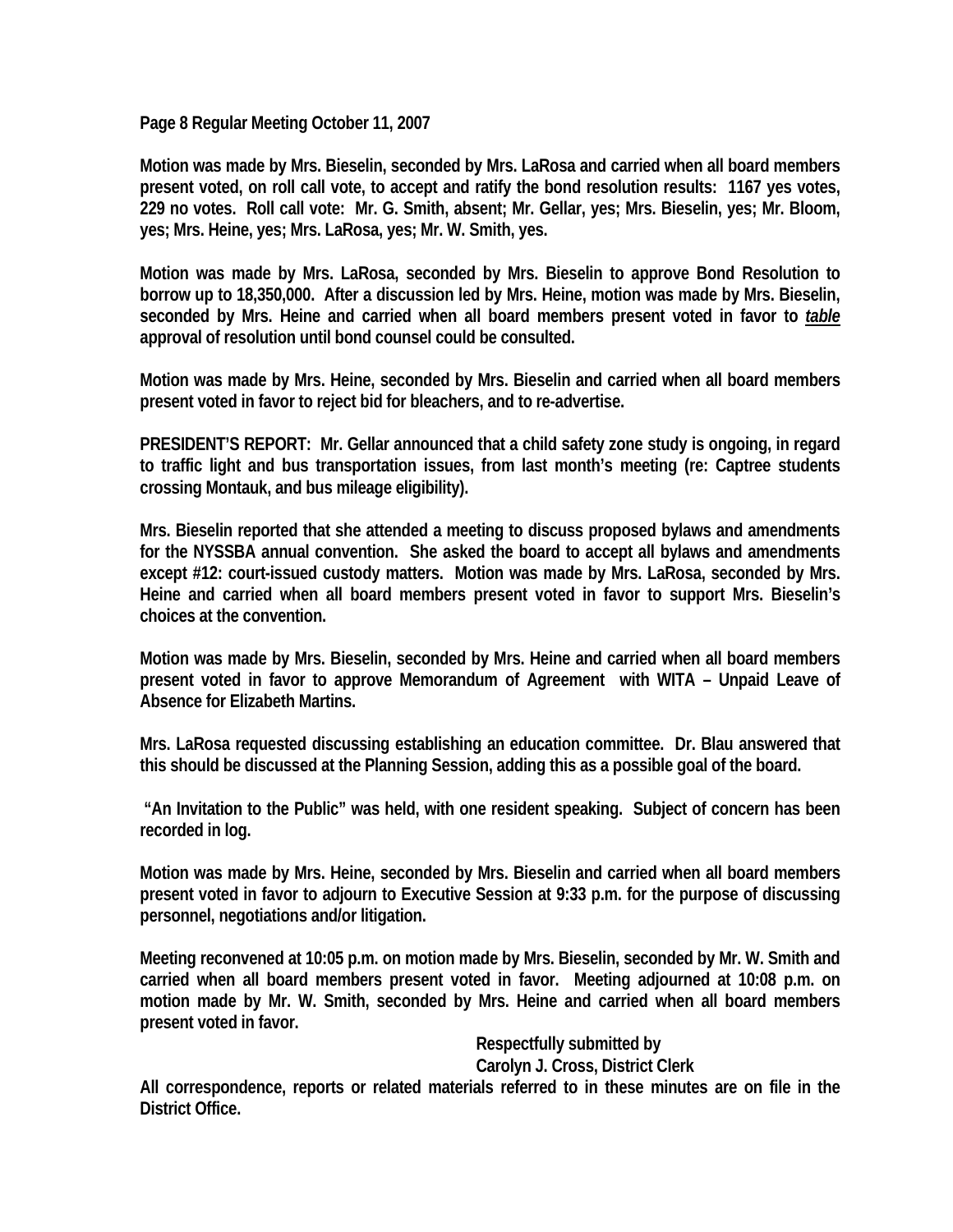### **SPECIAL MEETING OF THE BOARD OF EDUCATION**

**October 18, 2007—District Office President George Smith, Presiding** 

**PRESENT: Mr. G. Smith, Mr. Gellar, Mrs. Bieselin, Mr. Bloom, Mrs. Heine, Mr. W. Smith ABSENT: Mrs. LaRosa Administrators: Dr. Blau, Mrs. Duffy, Mr. Zocchia** 

**The meeting was called to order at 7:35 p.m., followed by the Pledge.** 

 **Motion was made by Mrs. Bieselin, seconded by Mr. Gellar and carried when all board members present voted in favor to approve resolution to appoint an attorney for the Masera lease extension: Be it resolved, upon the recommendation of the Superintendent of Schools, the West Islip Board of Education hereby authorizes Mr. Richard Hamberger, Esq., from the law firm of Hamberger, Maxon and Yaffe, to handle legal matters pertaining to the Masera lease extension between the West Islip School District and Eastern Suffolk BOCES.** 

**Discussion items: Procurement of architect/engineer for bond issue capital projects, procurement of construction manager, review of list of projects and budgets, and a review of funding information.** 

**Motion was made by Mrs. Bieselin, seconded by Mr. Gellar and carried when all board members present voted in favor to adjourn at 9:40 p.m.** 

 **Respectfully submitted by** 

 **Carolyn J. Cross District Clerk**